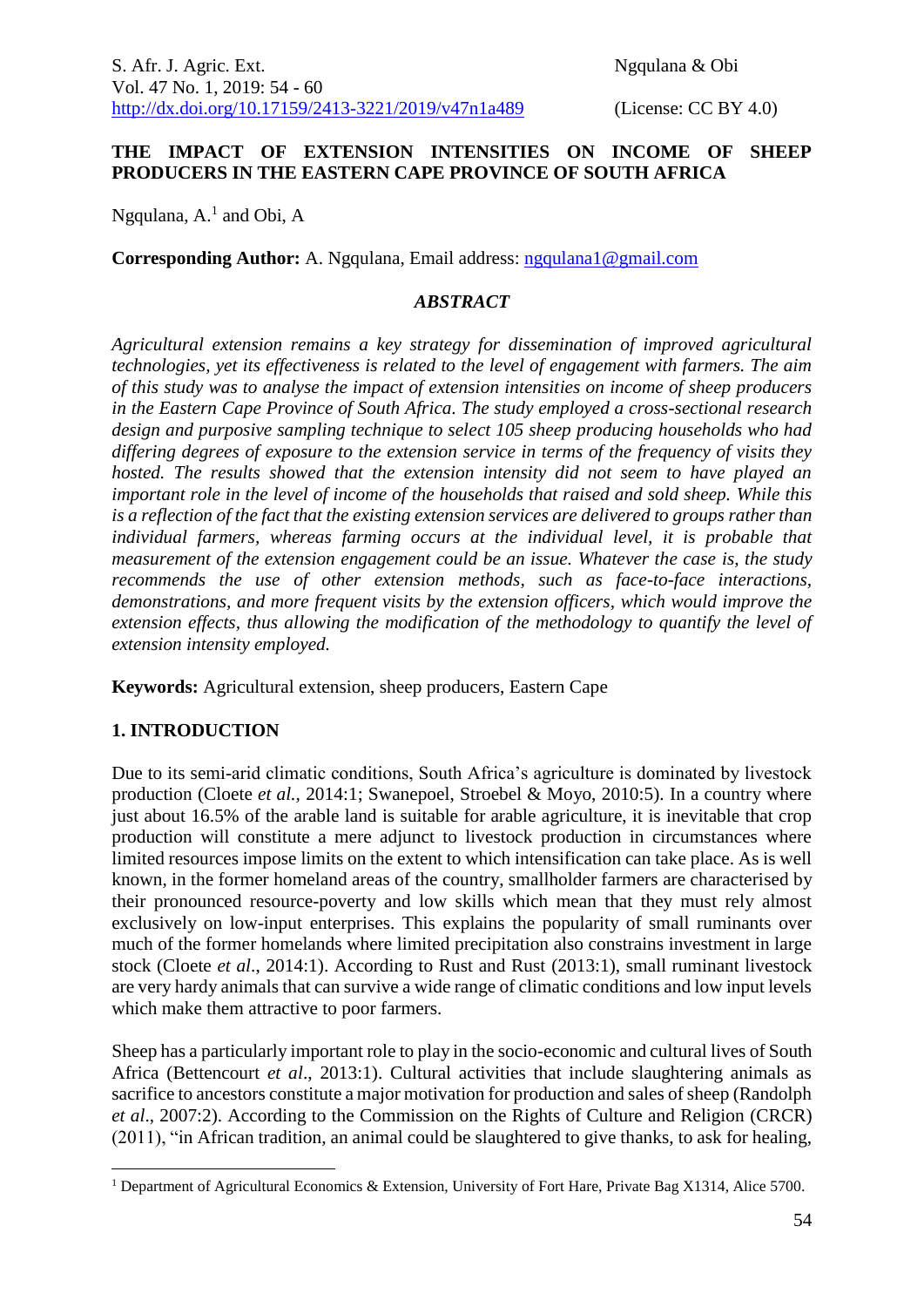to communicate with God and ancestors for a blessing and good luck, and to ask for rain or protection". The fact that these practices are embedded in strongly held beliefs means that the potential for livestock production and sales will remain high. According to Munyai (2012: 4), sheep production is the most practised enterprise in the Eastern Cape, especially in the former Transkei homeland area. For this reason, increasing livestock production while at the same time safeguarding resource bases (soil, water and air), and achieving a sustainable improvement in the standard of living of many livestock producers, is a major goal of agricultural development in the area.

However, profitable sheep production and marketing are hampered by a wide range of factors. According to Bettencourt *et al*. (2013:3), disease, feed shortage, poor housing and a plethora of inappropriate management practices lead to low returns to sheep producers in the communal systems of South Africa. Lack of veterinary support services and limited grazing areas have also been identified as a key constraint to expansion of sheep production and productivity (Munyai, 2012:4).

In an earlier study conducted in the Eastern Cape Province, Mapiliyao (2010:26) identified shortage of feed, disease and parasite as the most important constraints to sheep production in two villages in the Amathole District Municipality. According to Musemwa *et al.* (2008:239), in order to improve sheep production in the communal areas it is inevitable that farmers must adopt new and improved technologies, particularly those that entail fast growing exotic breeds. This will help to produce breeds that are highly resistant to the harsh conditions found in many rural communities in South Africa (Musemwa *et al.*, 2008:239).

However, in their enquiry into the multifunctional role of livestock in development countries, within the framework of the World Conference on Animal Production, Swanepoel *et al.* (2010) observed that most small-scale farmers often fail to take up technologies developed by research. One reason advanced by these authors for this situation is that these farmers often do not have any economic incentive to do so (Swanepoel *et al*., 2010), but this may be only a small part of a larger range of causes. In a multi-country assessment of five countries including South Africa, Lado (1998) opined that understanding the reasons for low uptake of available technologies will require the examination of the "whole process of research, development, dissemination and utilisation of agricultural technology".

This paper focuses on one of those factors, namely dissemination of the technologies through agricultural extension services. According to Van Niekerk *et al.* (2011:5), the public extension service in the Eastern Cape Province is in vital need of revitalisation if it is to transform the unproductive smallholder-agriculture sector into a more commercially-orientated sector. The public extension in the region is delivered by the government agencies or advisors who assist farm people in rural communities (Zwane, 2012:18). Ntshangase, Muroyiwa and Sibanda (2018) and Ballabh (2007) found that extension intensity mattered. However, most existing studies have focused disproportionately on extension effectiveness largely in terms of administrative and financial management. The impact on household income and welfare has not been similarly examined in a systematic manner especially for the more remote parts of the province where farming remains the most important livelihoods pursuits. This paper attempts to fill that research gap and determine the impact of extension intensities on household income.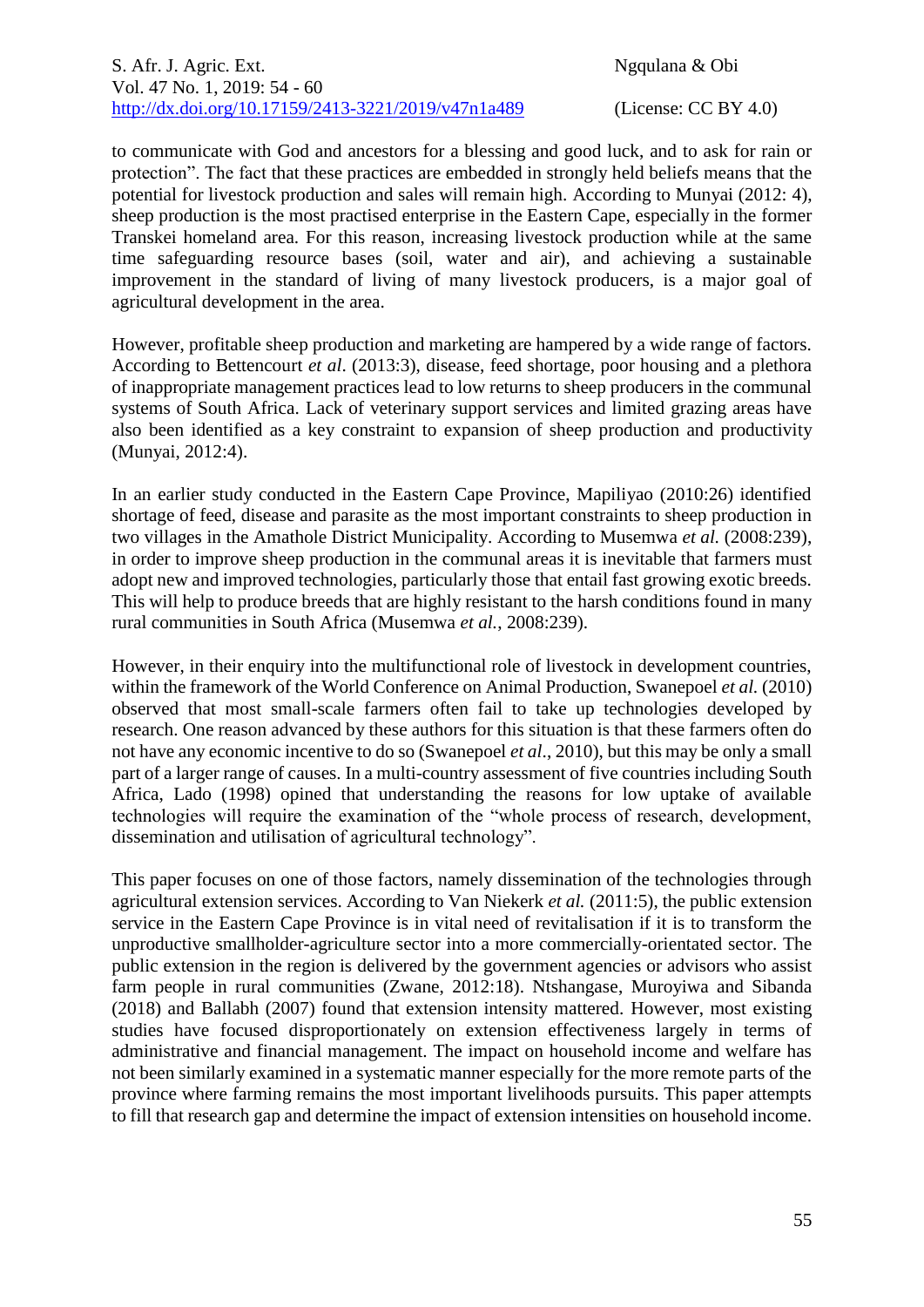# **2. LITERATURE REVIEW AND THEORETICAL CONTEXT**

In order for extension agents to achieve the extension objectives, different extension approaches and methods are used to disseminate information on the practical tips and improved technologies for achieving improved agricultural output (Ariyo *et al.,* 2013:19). The effectiveness of a particular method depends on how well it is aligned to the circumstances of the farmer, and Okunade (2007:282) identifies three broad categories of extension methods, namely individual method, group method and mass method. In the Eastern Cape Province of South Africa, indication is that the group contact method is dominant (Makapela, 2015:61). In such a situation, what might be important is whether or not there is extension contact and how often that happens (Cawley *et al.,* 2015:3). A number of studies (Abdu-Raheem, 2015:16; Anderson & Feder, 2004:1-2; Bitzer, 2016:4; Läpple & Hennessy, 2014:2) suggest a positive relationship between extension engagement/contact and farm performance.

# **3. METHODOLOGY**

## **3.1 Study area, methods and material**

The study was conducted in Nyandeni Local Municipality (NLM) in the Eastern Cape Province of South Africa. The Local Municipality was selected for this study because sheep production is a mainstay of the rural economy and constitutes the key livelihoods activity in the area. The study employed a cross-sectional research design and purposive sampling technique to select 105 sheep producing households who had differing degrees of exposure to extension services in terms of the frequency of visits they hosted. Primary data were collected by means of structured interviews. Based on the assumption that a positive relationship exists between extension contact and household income, an OLS model was fitted as follows to predict a linear relationship:

$$
y_1 = \beta_0 + \beta \chi + \upsilon_1
$$

Where  $y_1$  represents the unbiased estimate of the dependent variable (total income),  $\beta_j$  is the estimated parameter coefficient,  $X$  is the vector of the explanatory variables, and  $v_1$  is the error term.

# **4. RESULTS AND DISCUSSION**

Table 1 presents the descriptions and summary statistics of the resulting data.

| Variables                 | Minimum | Maximum | Mean    | Std.<br>Deviation |
|---------------------------|---------|---------|---------|-------------------|
| <b>INCOME</b>             | 600     | 12700   | 2133.81 | 1598.730          |
| <b>EXTENSION SERVICES</b> |         |         | .18     | .387              |
| <b>GENDER</b>             |         |         | .55     | .500              |
| AGE                       | 26      | 85      | 61.14   | 12.439            |
| <b>LAND USED FOR</b>      | .0      | 3.0     | 1.329   | .5485             |
| <b>CROPPING</b>           |         |         |         |                   |
| <b>SPAZA SHOPS</b>        |         | 4500    | 63.81   | 462.669           |

**Table 1:** Data description and summary statistics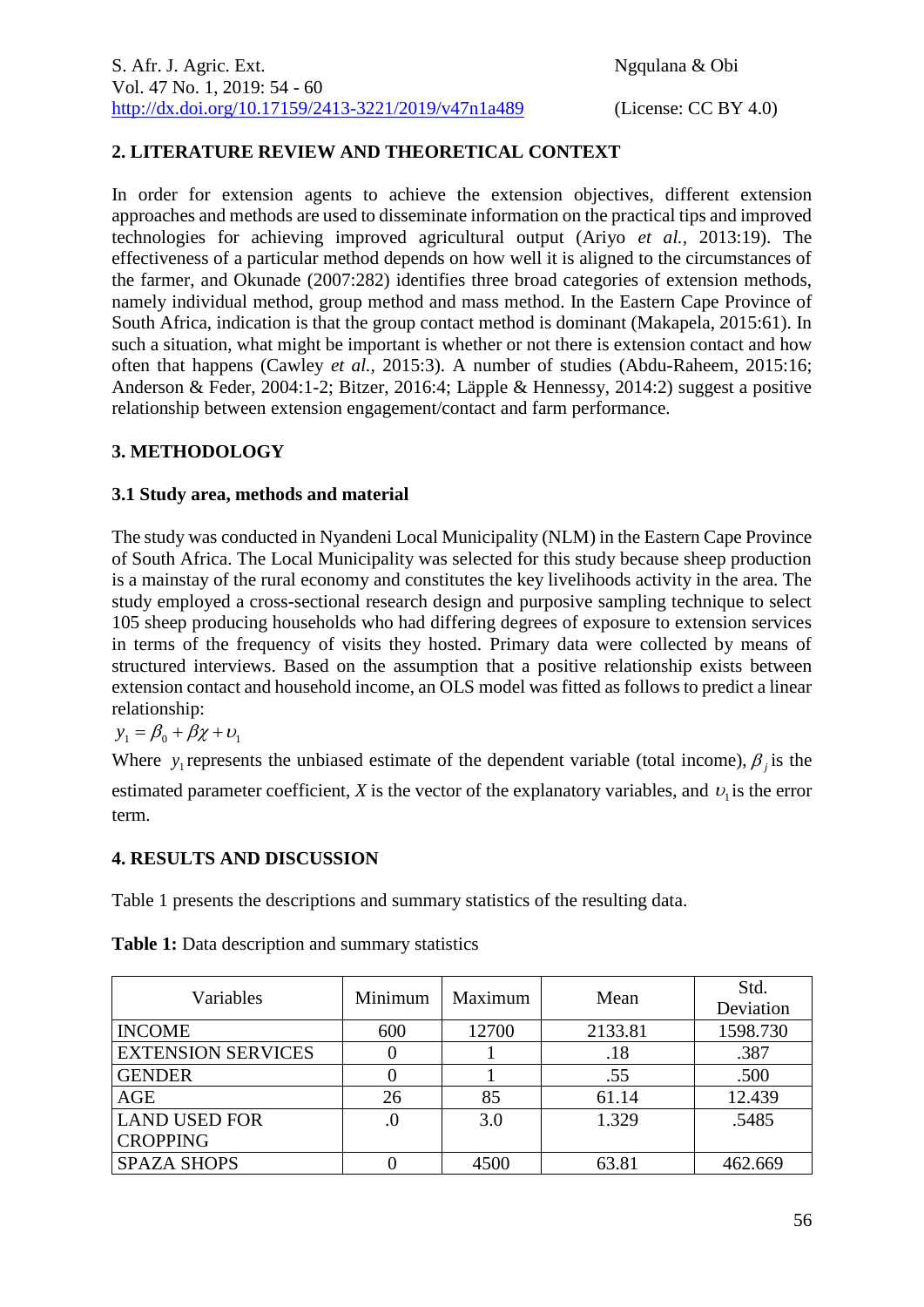| <b>SOURCES OF INCOME</b> | 0              | 15000          | 544.76 | 2202.227 |
|--------------------------|----------------|----------------|--------|----------|
| (Formally employed)      |                |                |        |          |
| <b>SOURCES OF INCOME</b> | 0              | 3200           | 938.46 | 822.535  |
| (Pension)                |                |                |        |          |
| <b>STOCK THEFT</b>       | 0              |                | .94    | .233     |
| <b>LAND USED FOR</b>     | 12.0           | 14.1           | 13.415 | .6457    |
| <b>GRAZING</b>           |                |                |        |          |
| <b>EDUCATIONAL LEVEL</b> |                | $\overline{4}$ | 2.90   | 1.200    |
| <b>EMPOYMENT STATUS</b>  |                | 4              | 2.07   | .593     |
| <b>HOUSEHOLD SIZE</b>    | 3              | 16             | 7.90   | 3.185    |
| <b>SOURCES OF INCOME</b> | $\Omega$       | 2500           | 169.52 | 400.810  |
| (Remittance)             |                |                |        |          |
| <b>MAIZE GROWN PER</b>   | $\overline{0}$ | 1.7            | .647   | .2811    |
| <b>HACTATE</b>           |                |                |        |          |

**Source: Field Survey, 2017**

The results of the OLS regression using the foregoing data are presented in Table 2.

**Table 2:** Contribution of sheep production to household income

| <b>Variables</b>                    | B         | <b>Standard Error</b> | T        | P          |
|-------------------------------------|-----------|-----------------------|----------|------------|
| (Constant)                          | 37.173    | 187.338               | $-0.198$ | 0.843      |
| <b>GENDER</b>                       | 17.852    | 50.132                | 0.356    | 0.723      |
| AGE                                 | $-4.480$  | 2.064                 | $-2.171$ | $0.032**$  |
| <b>MARITAL STATUS</b>               | 11.448    | 38.708                | 0.296    | 0.768      |
| <b>EDUCATIONAL LEVEL</b>            | 52.136    | 23.142                | 2.253    | $0.027**$  |
| <b>HOUSEHOLD SIZE</b>               | 11.727    | 6.428                 | 1.824    | $0.041**$  |
| <b>SHEEP SOLD</b>                   | 1173.587  | 31.567                | 37.177   | $0.000***$ |
| <b>SHEEP PRICE</b>                  | 0.212     | 0.087                 | 2.433    | $0.017***$ |
| <b>ACCESS TO EXTENSION SERVICES</b> | 16.739    | 50.245                | 0.333    | 0.740      |
| NUMBER OF SHEEP DIED                | $-10.231$ | 8.217                 | $-1.245$ | 0.216      |
| <b>SOCIAL STATUS</b>                | $-36.567$ | 54.631                | $-0.669$ | 0.505      |
| F                                   | 364.529   |                       |          |            |
| $\mathbf{P}$                        | 0.000     |                       |          |            |
| R Square                            | 0.978     |                       |          |            |
| <b>Adjusted R Square</b>            | 0.975     |                       |          |            |

\*\*\* and \*\* represents significance level at 1% and 5%

#### **Source: Field Survey, 2017**

According to Table 2, the overall model shows a 98% fit which suggests that most of the variations in household income are explained by the model although individual contributions of the variables tell a different story. The crucial revelation is that extension did not seem to have contributed meaningfully to the level of household income. From the results, the sheep sales and sheep prices are the most influential. This would suggest that the extension service did not exert detectable impact on the performance of the sheep producers. This clearly means that age affects sheep sales negatively as sheep farming is mostly practised by older people whilst younger people or youth are less involved in sheep production. This was supported by Kimaro, Towo and Moshi (2015:3) who pointed out that very few young people are interested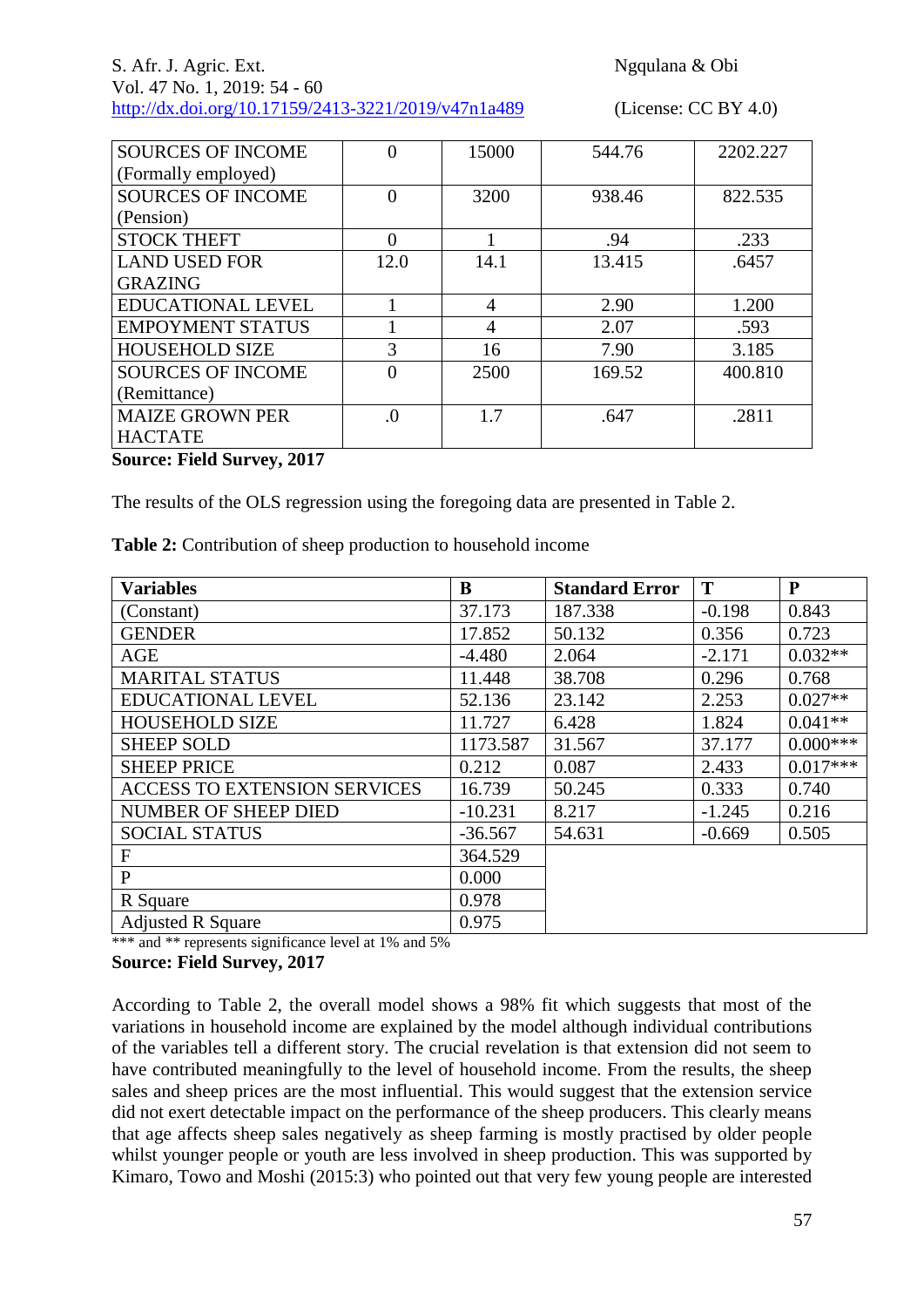in agriculture as young people living in rural communities are forced to migrate to urban areas or cities to seek a better standard of living.

Educational level has a positive influence on household income from sheep sales and is significant at the 5% level. This means that the higher the educational level, the higher the number of sheep produced and subsequently the higher the sales. In addition, more educated farmers are not reluctant in adoption of new technologies they tend to be early adopters than less. According to Mwangi and Kariuki (2015:212), this is because higher education influences the respondents' attitude, allowing them to be more open, rational, and having the ability to analyse the benefits and gains of new technology, which improves production and subsequently influences sales.

Household size was also shown to have a positive influence on sheep income. This means that larger households realise larger sheep income probably because the sheep production activities are distributed among family members whose collective endeavours ensure that the relevant operations are performed timeously. In their study, Cherdchuchai and Otsuka (2006:410) noted that the size of household has practical implications for labour availability.

Sheep sales, and by extension, sheep prices, are expected to make an important contribution to household income which turned out to be the case in the present study which showed a strong positive relationship between sheep sales and the income of the household.

## **4. CONCLUSION AND RECOMMENDATIONS**

The results show that the extension intensity did not seem to have played an important role in the level of income of the households that raised and sold sheep. While this is a reflection of the fact that the existing extension services are delivered to groups rather than individual farmers, whereas farming occurs at the individual level, it is probable that this result is a measurement problem. Sheep producers responded to question as to how frequently they were visited by the extension officers and it turned out that two groups emerged as monthly and annually. It is possible that a different way of interrogation which quantifies the extension engagement might have a different outcome than the one elicited by the binary response. However, it reveals a larger problem of the weakness of the group extension method which may not directly address individual production problems which require a focused intervention. Therefore, the study recommends the use of other extension methods, such as face-to-face interactions, demonstrations, and more frequent visits by the extension officers, which would improve the extension effects. On the methodological side, it is recommended to explore and apply approaches that quantify the extension input that will distinguish between varying levels of intensities of this vital resource.

### **REFERENCES**

ABDU-RAHEEM, K.A., 2015. Exploring the role of agricultural extension in promoting biodiversity conservation in Kwazulu Natal. *Agroecol. Sust. Food,* 38(9):1015-1032.

ANDERSON, J.R. & FEDER, G., 2004. Agricultural extension: Good intentions and hard realities. *World Bank Res. Obs.,* 19(1):41-60.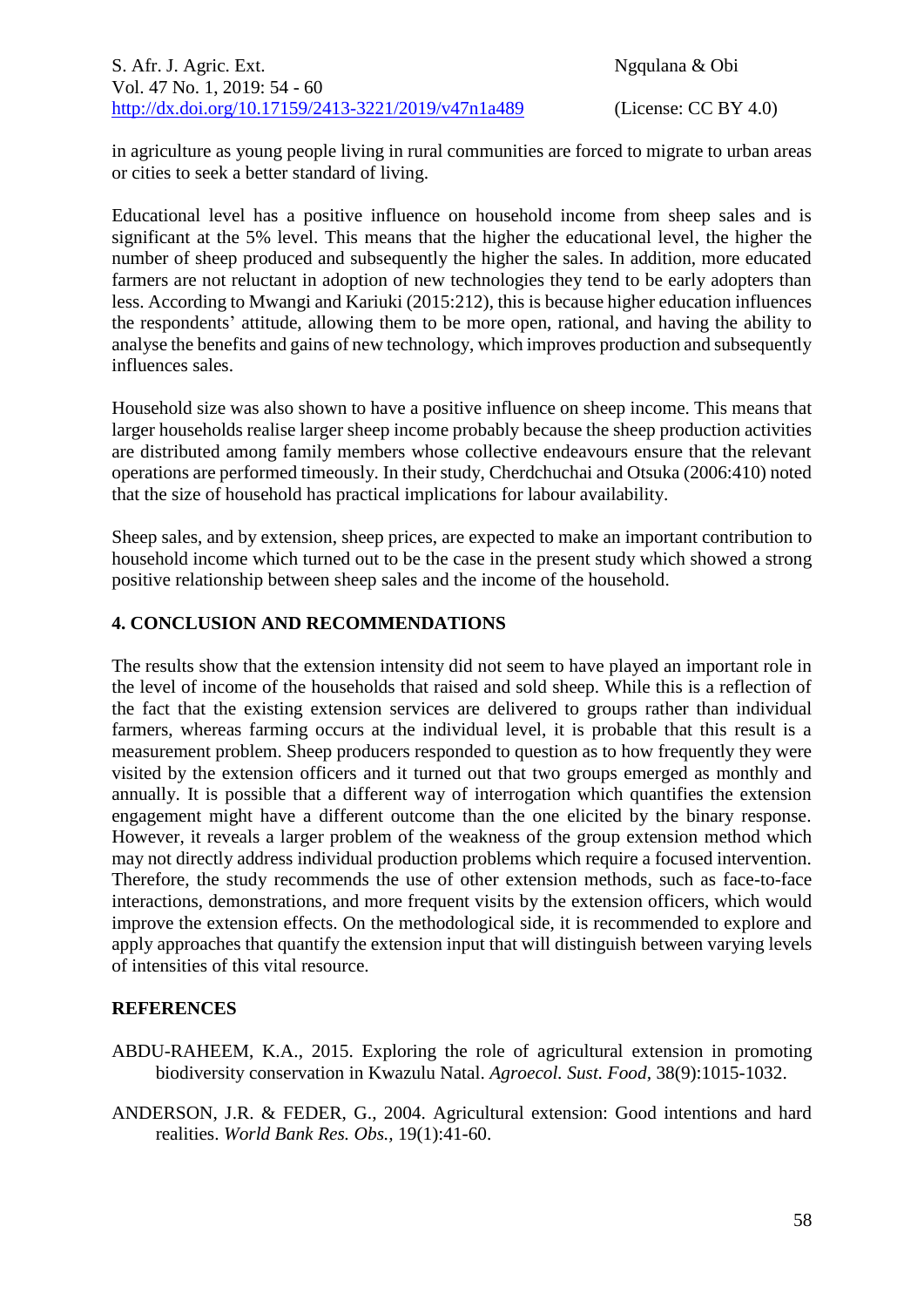- ARIYO, O.C., ARIYO, M.O., OKELOLA, O.E., AASA, O.S., AWOTIDE, O.G., AARON, A.J. & ONI, O. B., 2013. Assessment of the role of mass media in the dissemination of agricultural technologies among farmers in Kaduna North Local Government Area of Kaduna State, Nigeria. *J. Biol. Agric. Healthc*., 3(6):19-28.
- BETTENCOURT, E.M.V., TILMAN, M., HENRIQUES, P.D.D.S., NARCISO, V. & CARVALHO, M.L.D.S., 2013. The economic and sociocultural role of livestock in the wellbeing of rural communities of Timor-Leste. CEFAGE-UE Working paper No. 2013/01.
- BITZER, V., 2016. Incentives for enhanced performance of agricultural extension systems. KIT Working Paper No. 2016/6.
- CAWLEY, A.P., HEANUE, K., O'DONOGHUE, C. & SHEEHAN, M., 2015. The impact of extension services on farm level outcomes: An instrumental variable approach. *150th EAAE Seminar 'The spatial dimension in analysing the linkages between agriculture, rural development and the environment',* Edinburgh, UK, October 22-23, pp: 22-23.
- CHERDCHUCHAI, S. & OTSUKA, K., 2006. Rural income dynamics and poverty reduction in Thai villages from 1987 to 2004. *Agric. Econ.*, 35:409-423.
- CLOETE, S.W.P., OLIVIER, J.J., SANDENBERGH, L. & SNYMAN, M.A., 2014. The adaption of the South Africa sheep industry to new trends in animal breeding and genetics: A review. *S. Afr. J. Anim. Sci*., 44(4):307-321.
- KIMARO, P.J., TOWO, N.N. & MOSHI, B.H., 2015. Determinants of rural youth's participation in agricultural activities: The case of Kahe East Ward in Moshi rural district, Tanzania. *Int. J. Economics, Commerce, Manag*., 3(2):1-47.
- LÄPPLE, D. & HENNESSY, T., 2014. Exploring the role of incentives in agricultural extension programs. *Appl. Econ. Perspect. Policy,* 37(3):403-417.
- MAKAPELA, M., 2015. Effectiveness of agricultural extension organisation in rural areas: the case of Amathole District Municipality, Eastern Cape. MSc Thesis, University of South Africa.
- MAPILIYAO, L., 2010. Sheep production practices, flock dynamics, body condition and weight variation in two ecologically different resource poor communal farming systems. MSc Thesis, University of Fort Hare.
- MMBENGWA, V., NYHODO, B., MYEKI, L., NGETHU, X. & VAN SCHALKWYK, H.V., 2015. Communal livestock farming in South Africa: Does this farming system create jobs for poverty stricken rural areas? *Sylwan*, 159(10):179-192.
- MUNYAI, F.R., 2012. An evaluation of socio-economic and biophysical aspects of smallscale livestock system based on a case study from Limpopo Province: Muduluni village. PhD Thesis, University of the Free State.